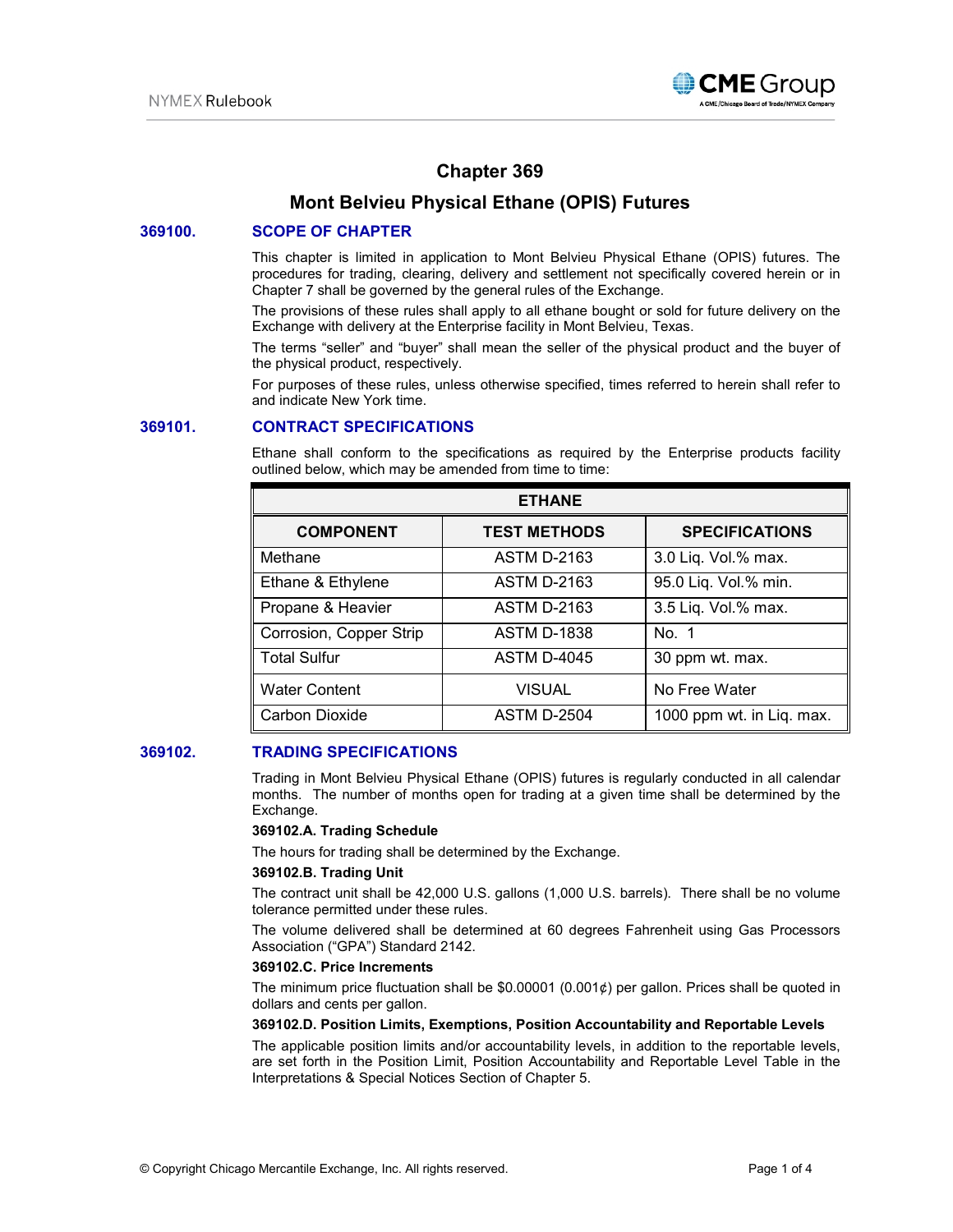

A Person seeking an exemption from position limits for bona fide commercial purposes shall apply to the Market Regulation Department on forms provided by the Exchange, and the Market Regulation Department may grant qualified exemptions in its sole discretion.

Refer to Rule 559 for requirements concerning the aggregation of positions and allowable exemptions from the specified position limits.

#### **369102.E. Termination of Trading**

No trades in the Mont Belvieu Physical Ethane (OPIS) futures shall be made after the secondto-last business day of the expiring contract month (the "last trade date"). In the event that the originally listed last trade date is declared a holiday, the last trade date will move to the business day immediately prior. Any contracts remaining open after the last trade date must be either:

- (A) Settled by delivery which shall take place on the last business day of the delivery month.
- (B) Liquidated by means of a bona fide Exchange for Related Position ("EFRP") pursuant to Rule 538. An EFRP is permitted in an expired futures contract until 3:30 p.m. on the last trade date of the expiring futures contract. An EFRP which establishes a futures position for either the buyer or the seller in an expired futures contract shall not be permitted following the termination of trading of an expired futures contract.

#### **369103. INSPECTION**

Inspection of product shall be conducted in accordance with the standard operating practice at the Enterprise facility.

#### **369104. DELIVERY**

Delivery shall be made free-on-board ("F.O.B.") at the Enterprise facility or, with the mutual agreement of the buyer and the seller, at any pipeline, storage facility, or fractionation facility in Mont Belvieu, Texas. Delivery shall be made with all applicable Federal executive orders and all applicable Federal, State and local laws and regulations.

For the purposes of this rule, the term F.O.B. shall mean a delivery in which the seller delivers to the buyer ethane gas which is free of all liens, encumbrances, unpaid taxes, fees and other charges.

The seller shall retain title to and bear the risk of loss for the product until the product is delivered to the buyer.

Delivery shall be made by any of the following methods: (1) by in-well transfer at the Enterprise facility. For purposes of this rule, in-well transfer is defined as the transfer of title on the books from the seller to the buyer as a result of the issuance of a Product Transfer Order or an equivalent document; or (2) by book transfer, provided that both the buyer and the seller mutually agree to such transfer. For purposes of this rule, book transfer is defined as a book adjustment effecting a title transfer between seller and buyer.

#### **369105. DELIVERY PROCEDURES**

#### **369105.A. Notices of Intention to Deliver and Notices of Intention to Accept**

1. Notice of Intention to Deliver

By 4:00 p.m. on the last trade date, Exchange clearing members having open short positions shall provide the Clearing House with a Notice of Intention to Deliver. The Notice of Intention to Deliver must be in the form prescribed by the Exchange and must include: the name of the seller(s); the number of contracts to be delivered; and shall also provide any additional information as may be required by the Exchange.

2. Notice of Intention to Accept

By 4:00 p.m. on the last trade date, Exchange clearing members having open long positions shall provide the Clearing House with a Notice of Intention to Accept. The Notice of Intention to Accept must be in the form prescribed by the Exchange, and must include: the name of the buyer(s); the number of contracts to be accepted; and shall also provide any additional information as may be required by the Exchange.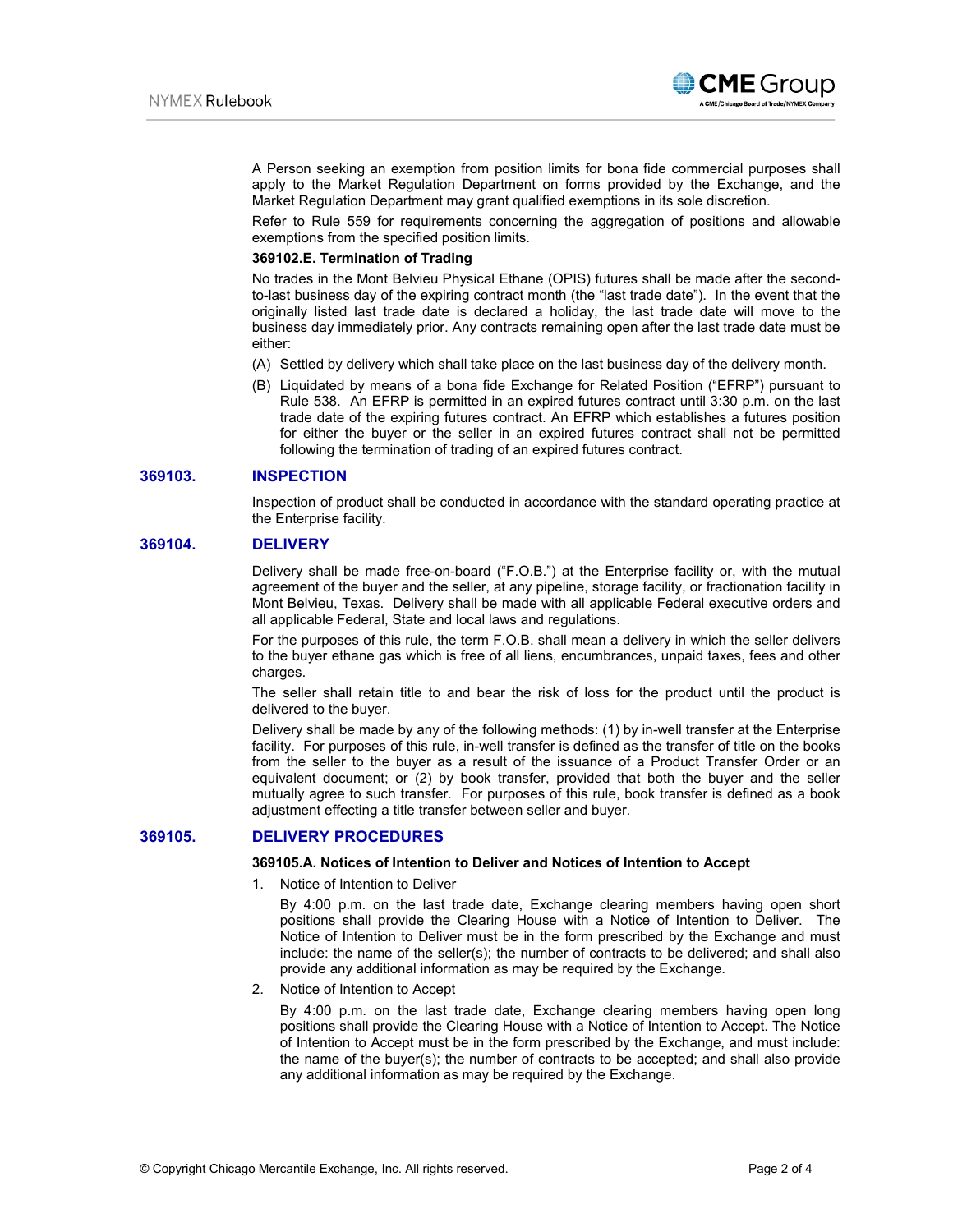

#### **369105.B. Notice Day**

The Clearing House shall allocate Notices of Intention to Deliver and Notices of Intention to Accept by matching size of positions and preferred locations, to the extent possible. The Clearing House shall provide Assignment Allocation Notices to the respective clearing members no later than 6:00 p.m. on the last trade date. The day on which the Assignment Allocation Notices are provided to the clearing members shall be referred to as "Notice Day". Assignment Allocation Notices are not transferable.

#### **369105.C. Buyer's Clearing Member Delivery Instructions**

As soon as possible after receipt from the Exchange of an Assignment Allocation Notice, but no later than 10:00 a.m. on the last business day of the contract month, the buyer's clearing member shall provide the Clearing House and the seller's clearing member identified in such Assignment Allocation Notice properly completed Delivery Instructions, in the form prescribed by the Exchange, which must include the following information: the name of seller(s); the assignment number; the seller's choice of eligible facility; the number of contracts to be delivered; the method of delivery; and any additional information as may be required by the Exchange.

#### **369105.D. Amendment to Delivery Instructions**

Except as provided in this section 105.D, Notices of Intention to Deliver and Notices of Intention to Accept may not be amended after they have been provided to the counterparty and the Clearing House. However, upon mutual consent of the parties and upon written notice to the Clearing House, the parties may change the delivery facility and/or the method of delivery named by the buyer.

Any such changes must be made on the form prescribed by the Exchange. Any changes made with respect to the foregoing must be made in conformance with all contract requirements and specifications no later than 10:00 a.m. on the last business day of the contract month.

#### **369105.E. Final Settlement Price**

The final settlement price for the delivery month shall be the Oil Price Information Service ("OPIS") average price on the last trade date. The final settlement price shall be the basis for delivery.

## **369106. TIMING OF DELIVERY**

Delivery shall take place on the last business day of the expiring contract month.

## **369107. DELIVERY MARGIN AND PAYMENT**

#### **369107.A. Margin**

On the first business day following the last trade date, the clearing member shall obtain from any buyer margin equal to the full value of the product to be delivered and the clearing member shall obtain from any seller margin in an amount fixed, from time to time, by the Exchange.

The buyer's clearing member and the seller's clearing member shall deposit with the Clearing House margins in such amounts and in such form as required by the Exchange. Such margins shall be returned on the business day following notification to the Exchange that delivery and payment have been completed.

#### **369107.B. Payment**

No later than 12:00 p.m. on the fifth business day following completion of delivery, the buyer shall pay the short contract value by federal funds wire transfer to the account of the seller at the bank nominated by the seller. The term "contract value" shall mean the amount equal to the Final Settlement Price times forty-two thousand (42,000) times the number of contracts to be delivered. Upon receipt of payment, the seller shall provide the buyer with all appropriate documents necessary to transfer ownership of the product to the buyer.

## **369108. VALIDITY OF DOCUMENTS**

The Exchange makes no representation respecting the authenticity, validity or accuracy of any inspection certificate, Notice of Intention to Deliver, Notice of Intention to Accept, check or of any document or instrument delivered pursuant to these rules.